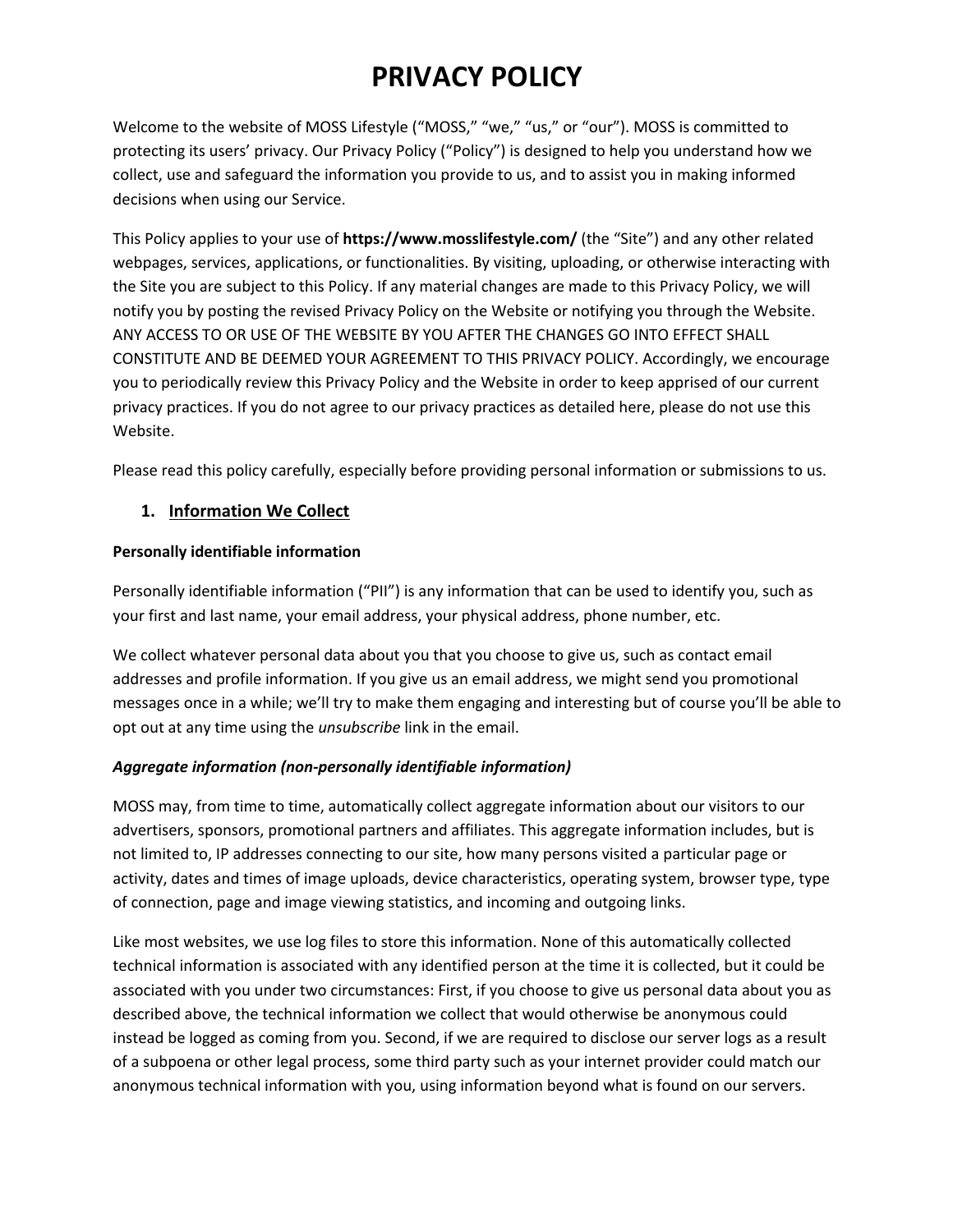# *About Cookies*

MOSS may use cookies, web beacons, pixel tags, or other anonymous tracking information to improve our server's interaction with your computer, and we may partner with third party advertisers who may (themselves or through their partners) place or recognize a unique cookie on your browser. These cookies enable more customized ads, content, or services to be provided to you. To trigger these cookies, we may pass an encrypted or "hashed" (non-human readable) identifier corresponding to your email address to a Web advertising partner, who may place a cookie on your computer. No personally identifiable information is on, or is connected to, these cookies. Although our servers currently don't respond to "do-not-track" requests (see below), you can block these cookies in other ways, for example by searching "[your browser] + disable cookies."

# **2. Information Use & Disclosure**

MOSS will never share, sell, lease, or rent PII to unaffiliated third parties, except in the following circumstances:

a) If we have a good faith belief that we must disclose such information for legal reasons, such as to enforce our Terms of Service, protect or assert the rights, property interests, or personal safety of MOSS (including its employees, directors, suppliers, distributors, service providers, users of the Website or others), or if we are otherwise required to disclose such information by law. We will disclose information only to the extent necessary to comply with the purpose of the request.

b) We may share aggregate, anonymous or summary information regarding our customers and their behaviors with partners, advertisers or other third parties. This data is not personal information and so will not identify you personally. We may share information with companies that provide support services to us, such as a printer, mailing house, fulfillment-company, credit card processor, email service provider or web host, amongst others. These parties may need personal information about you in order to perform their functions. However, these parties may not use any personal information we share with them about you for any other purpose other than in connection with performing supporting functions for us.

# **3. Protecting Your Information**

MOSS has implemented certain physical, administrative, and technical security measures to protect against the loss, misuse, or alteration of the information you provide. However, no data transmission over the Internet can be guaranteed to be 100% secure. Therefore, MOSS cannot warrant that your information will be absolutely secure when it is transit. Any transmission of data is at your own risk. You should take safety precautions to prevent unauthorized access to your information such as by limiting access to your computer or mobile device.

# **4. Do Not Track**

Do Not Track ("DNT") is a preference you can set in your browser to let websites you visit know that you do not want them collecting certain information about you. MOSS does not currently respond to, or honor, Do Not Track signals or requests from your browser.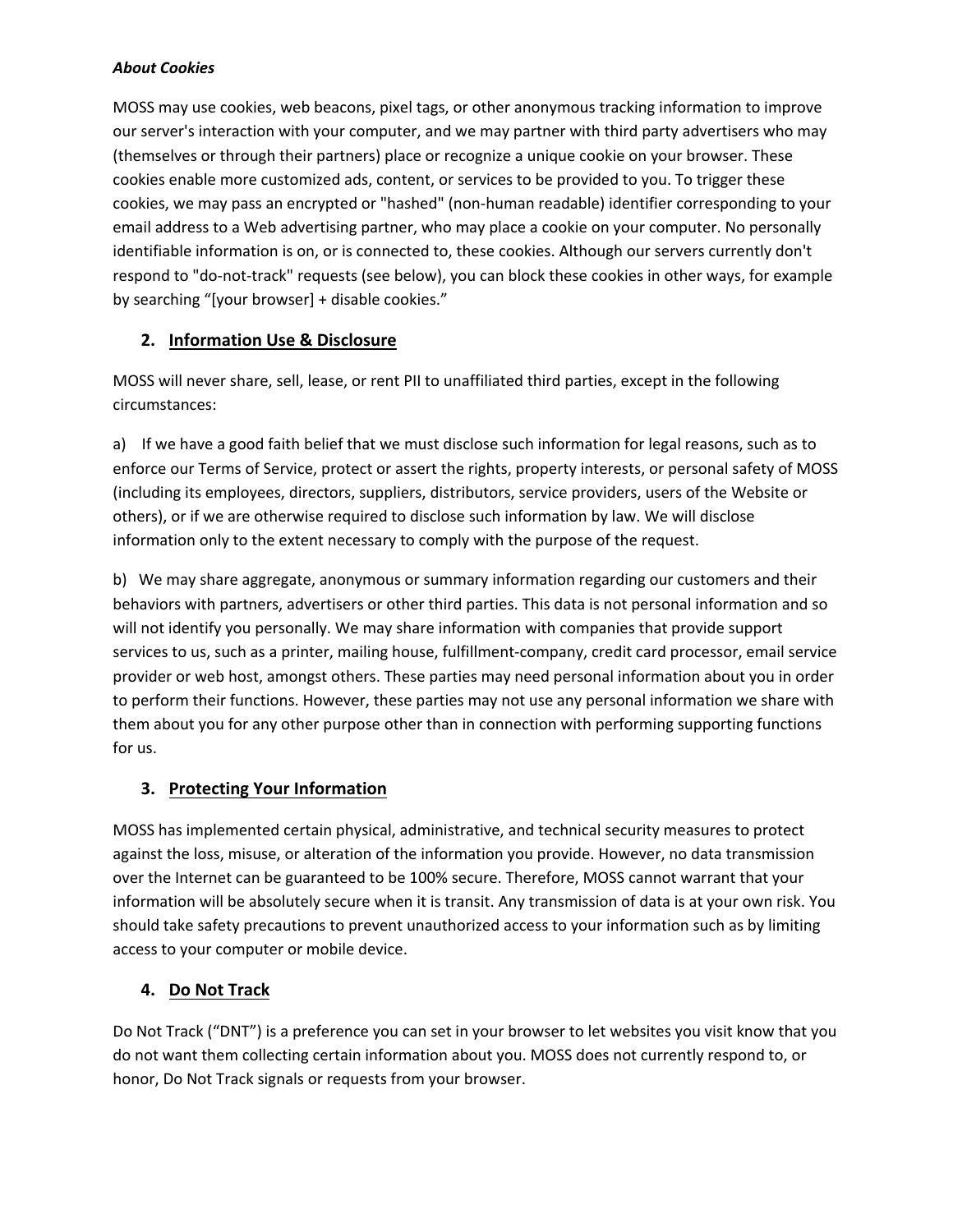# 5. **Your Rights Regarding The Use Of Your Personal Information.**

You have the right at any time to prevent us from contacting you for marketing purposes. If and when we send a promotional communication to a user, the user can opt out of further promotional communications by following the unsubscribe instructions provided in each promotional e-mail. Please note that notwithstanding the promotional preferences you indicate by unsubscribing or opting out in some other fashion, we may continue to send you administrative emails including, for example, periodic updates to our Privacy Policy.

# 6. **Creating an account**

(*MOSS Lifestyle does not currently offer users the ability to create accounts on our site. However, if and when this feature is enabled in the future, the following terms will apply.*)

In order to access a profile and post comments on MOSS you must first create an account with a username and password. The registration system requires that a valid email address be used to confirm the account. You should choose a username that *does not* include your last name and *does not* specify your city or your address. MOSS Lifestyle asks that you use your first name only, or an alias, for your display name. This is to safeguard your privacy and protection.

MOSS accounts are backed up regularly. If a user changes the information on his or her account, MOSS's stored data backups may include the user's original information. If you email anyone at MOSS, a record of the addresses and correspondence will continue to exist. We save this information so that we can respond to you and have a record of that correspondence.

# **7. Children's Online Privacy Protection Act (COPPA)**

MOSS does not knowingly collect personally identifiable information from children under the age of thirteen (13). If you are under the age of thirteen (13) you should not provide us with any personally identifiable information. If we learn that we have collected any information or content from anyone under the age of 13, we will delete that information immediately.

# 8. **Links to Other Websites**

MOSS may, from time to time, contain links to other sites. However, we are not responsible for the privacy practices employed by those sites, or the information or content they contain. We encourage our users to be aware of this fact when they leave www.thegoodtrade.com, and to read the privacy statements of any website that collects personally identifiable information. This Privacy Policy applies only to information collected by MOSS through our site and does not apply to any third-party websites linked.

# 9. **Anti-SPAM Policy**

MOSS is 100% opposed to unsolicited commercial email ("spam"). We do not have any desire to send unsolicited marketing emails to anyone without permission and we do not sell or provide user email addresses to any unauthorized third party in violation of this Policy. All of our newsletters and other general email marketing communications also include an "unsubscribe" opt-out link that you may use to tell us to stop sending you marketing emails.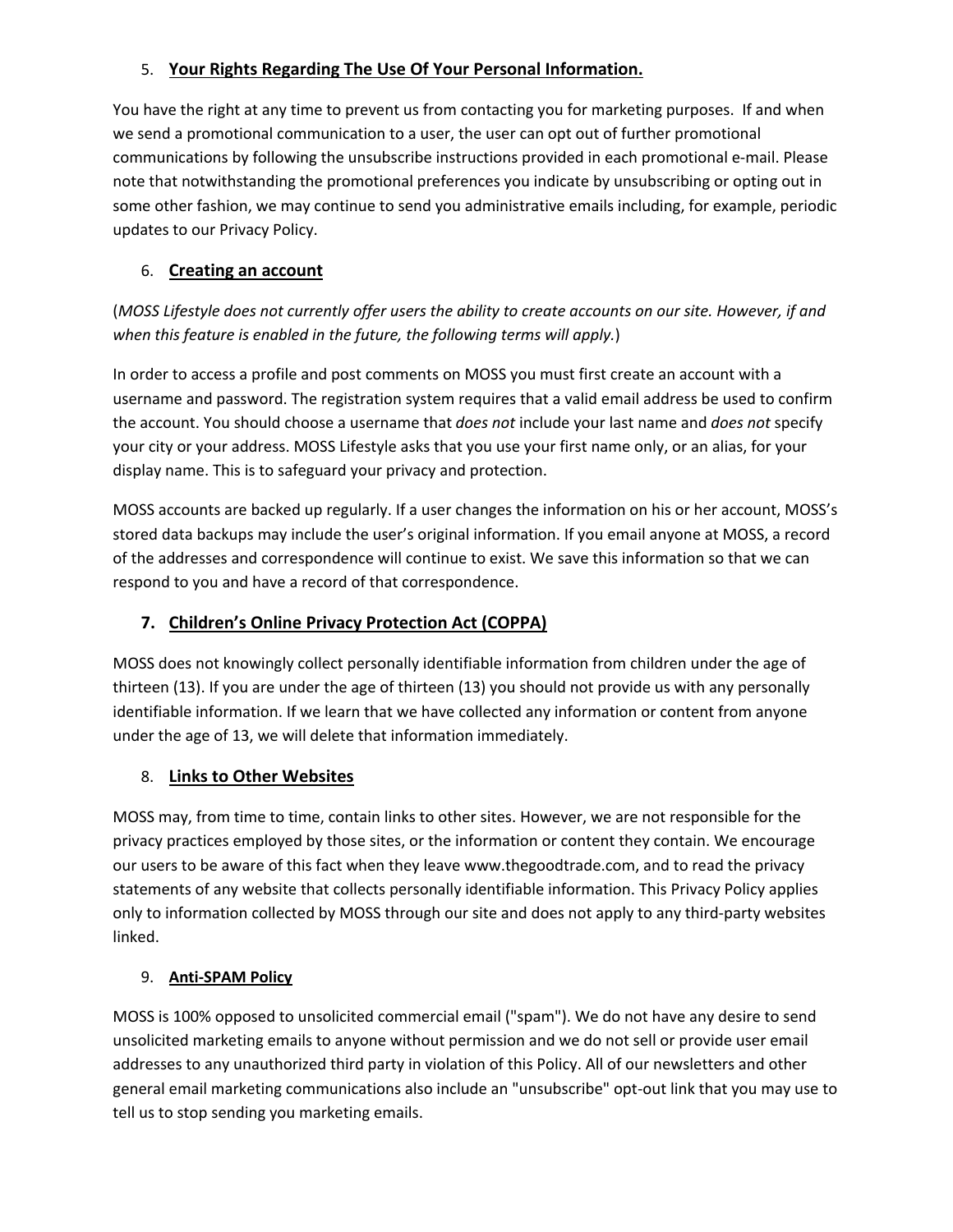# **10. What if MOSS Lifestyle is sold or closes up shop?**

In the event of a change in control resulting from, for example, a sale to, or merger with, another entity, or in the event of a sale of assets or a bankruptcy, MOSS reserves the right to transfer your personal information to the new party in control, or the party acquiring assets. We will only do so if the party we transfer the information to agrees that they will abide by our Privacy Policy for as long as they hold the information, and that they will not transfer the information to any other party who will not abide by our Privacy Policy.

# **11. Sharing of Information with Partners**

As stated above, we may collect and provide aggregate information about our visitors to our advertisers, sponsors, promotional partners, and affiliates.

We use third-party advertising companies to deliver online advertising. These companies facilitate the delivery of ads, conduct market research, and use cookies for record-keeping purposes. These cookies sometimes enable the companies to serve you ads tailored to things you have shown an interest in based on your prior web activity. This is generally known as behavioral advertising. For example, this means that if you frequently read movie reviews online, it is possible that you might see ads on other websites relating to upcoming movies. Online advertising companies generally conduct this activity in an anonymous format, with online information not combined with information that would allow for your identification.

The third-party companies that will be serving advertisements on MOSS may include Google and, ... If you would like more information about the collection, use and disclosure practices of these companies, and/or your options for not having this information used by these companies, click on the company names above and follow the links to the company websites.

# **12. Changes to our Privacy Policy**

We may periodically modify, alter, or update this Policy. We will alert users to any material changes to this policy by posting the revised information here. We encourage you to review our Privacy Policy on a regular basis to stay informed about how we are protecting the personal information we collect. Your continued use of MOSS's website constitutes your agreement to this Privacy Policy and any future updates.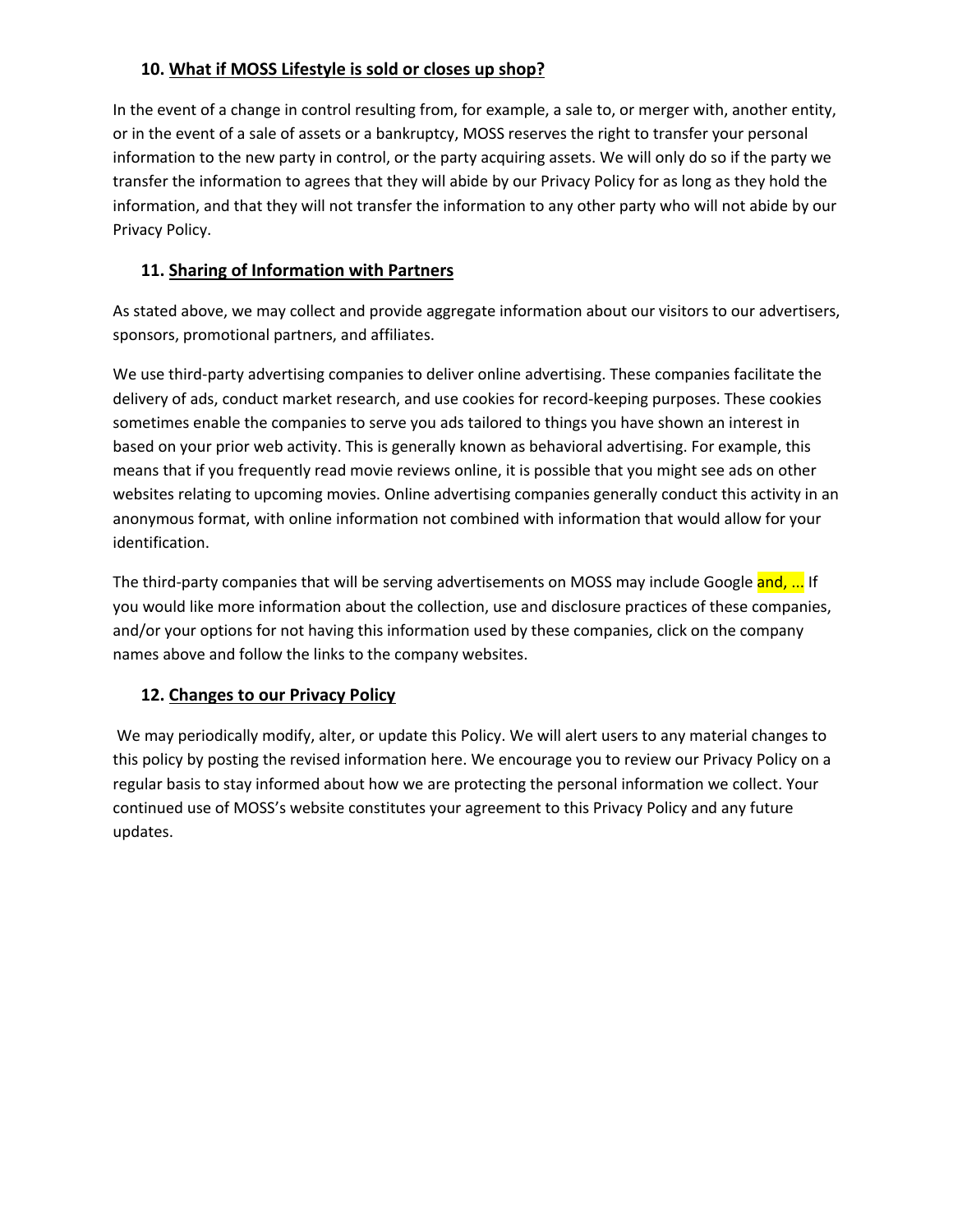# **TERMS AND CONDITIONS OF SERVICES**

#### **I. General**

Welcome to the website of MOSS Lifestyle ("MOSS"). Any person accessing or using the website and any associated webpages (collectively, the "Site") is referred to as "you."

We ask that you review and abide by these Terms and Conditions, our Privacy Policy [**https://www.mosslifestyle.com/]** and any other terms and conditions that may appear on the Site from time to time. Your use of the Site constitutes your agreement to these Terms and Conditions, and we reserve the right to revise these Terms and Conditions at any time without notice to you. When we make revisions, we will post them on the Site and they will be effective immediately upon posting. You agree to check this section periodically to be aware of any changes to the Terms and Conditions. YOUR CONTINUED USE OF THE SITE AFTER THE POSTING OF ANY REVISIONS SHALL BE CONSIDERED YOUR AGREEMENT TO THE MODIFIED TERMS AND CONDITIONS. If you do not agree to these Terms and Conditions, please do not use this Site.

This Site and its Content are intended solely for personal and non-commercial use by you. Any use of this Site or its Content other than for personal and non-commercial purposes is strictly prohibited.

# **II. Intellectual Property**

Unless otherwise noted, the Site, its data and materials, as well as the selection, organization, coordination, compilation, and overall look and feel of the Site (collectively, the "Content") are the intellectual property of MOSS, our licensors, and our contributors. The Content is protected by U.S. copyright, trademark, trade-dress, and any other applicable national or international intellectual property laws. All ownership rights remain with MOSS, our licensors, or our contributors, as the case may be. Such Content cannot be used without the prior written permission of MOSS.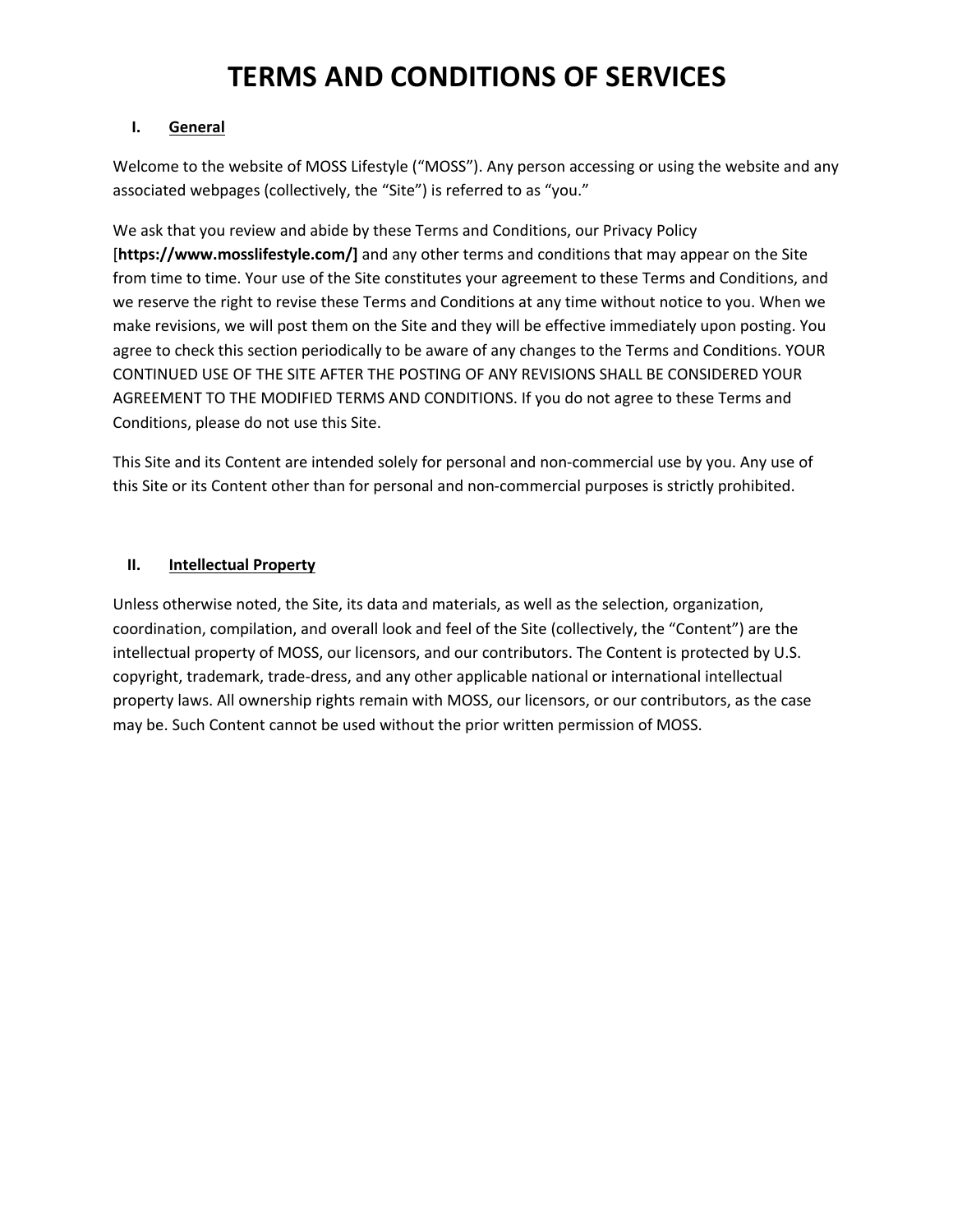# **III. User Comments**

MOSS uses WIX's platform to offer comment functionality. Users must either register an account with WIX or use a social media integrated login in order to comment publicly on the Site. MOSS's community rules (below) apply to all comments. MOSS periodically moderates comments. We reserve the right to block commenters, remove or amend comments, and to remove user accounts entirely at our discretion, and/or for reasons including, but not limited to, violation of our Terms of Service.

By posting, distributing, sending or displaying User Generated Content ("UGC") to the Site, you:

a) Hereby grant to MOSS a non-exclusive, royalty-free, perpetual, transferable, irrevocable, fully paid-up, worldwide, and sub-licensable right to use, copy, reproduce, modify, adapt, translate, distribute, publish, create derivative works of, display, perform, and otherwise disclose or incorporate into other works, the UGC for any purpose to the extent permissible by applicable law;

b) Grant MOSS and its subsidiaries the right to use your name in connection with such UGC, subject to MOSS's Privacy Policy;

c) Represent and warrant that:

- You own and control all of the ownership rights to the UGC that you post or otherwise distribute, or you otherwise have the lawful right to post and distribute such UGC on or through this Site;
- Such UGC is true, accurate, complete, and not misleading and does not infringe or otherwise violate or breach any applicable laws or regulations; and
- The usage, publication and posting of such UGC does not violate these Terms and Conditions and will not and could not violate any rights of, or cause or could cause injury to, any third person or entity; and
- Further grant MOSS the right to pursue before any appropriate forum any person or entity that violates MOSS's or your rights under any applicable law in the UGC.

Notwithstanding the related provisions in our Privacy Policy, UGC submitted by you is deemed nonconfidential and MOSS is under no obligation to treat such UGC as proprietary information. Without limiting the foregoing, MOSS reserves the right to use the MOSS as it deems appropriate, including, without limitation, deleting, rejecting, or refusing to post it.

MOSS is under no obligation to offer you any payment for UGC or to attribute authorship of UGC to you, unless such an agreement has been made in writing. If, nonetheless, under any applicable law, it is determined that you retain moral rights in the UGC which you have posted to the Site, you hereby agree that:

a) You won't require that any personally identifying information be used in connection with the UGC;

b) You won't oppose the publication, use, modification or deletion of the UGC by MOSS; and

c) You waive and will not claim or assert any entitlement to any moral rights in any of the UGC, to the extent permissible under applicable law.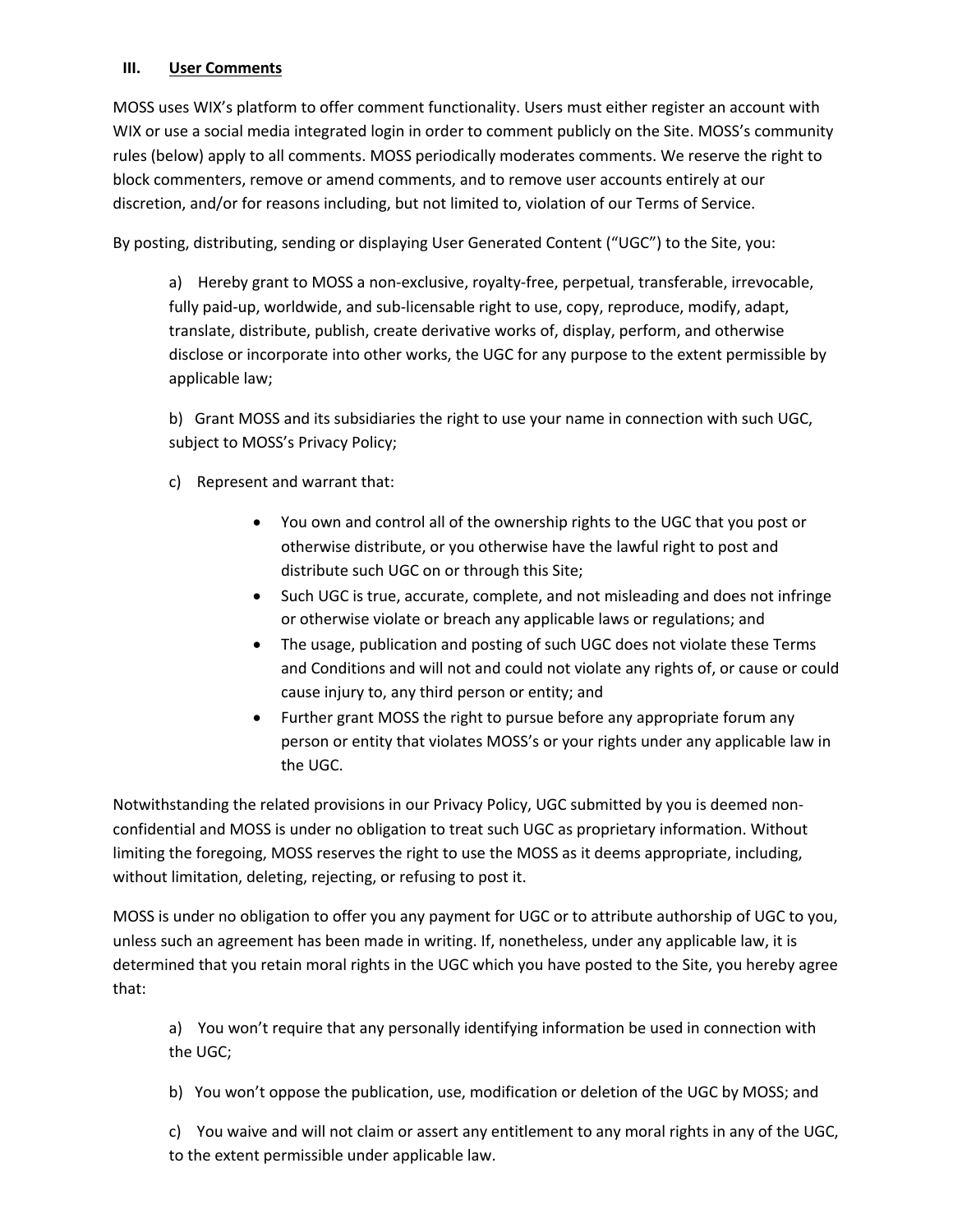## **IV. Community Rules**

- a. No nudity, pornography, or depictions of sexual activity
	- This includes images containing the explicit display of sexual organs especially intended to stimulate erotic feelings, full or partial nudity, any depiction of sexual activity, softcore or hardcore pornography.
	- This includes links posted in comments.
	- If you aren't sure, please don't post it.
	- b. No hate speech or abusive content.
		- Racism, sexism, slurs, personal attacks, death threats, suicide requests or any form of hate speech is not tolerated.
		- This includes hate speech or abuse in usernames, as well as images and comments.
	- c. No Advertising, SPAM, or other links to commercial websites
	- d. No Location Information / Doxing
		- Do not enter your or another individual's street address or any information that may lead another user to discover your real address. Users should include no information that makes them publicly identifiable

## **V. Images and Videos**

MOSS may display images, audio, and video (the "Material") from time to time. The types of Material Users are authorized to access on the Site includes Material commissioned by MOSS, embedded Material, Material we believe to be covered by the Fair Use Doctrine, Material from photographic archive and video vendors, and Material supplied to our staff or released into the public domain by public relations and marketing companies for press purposes.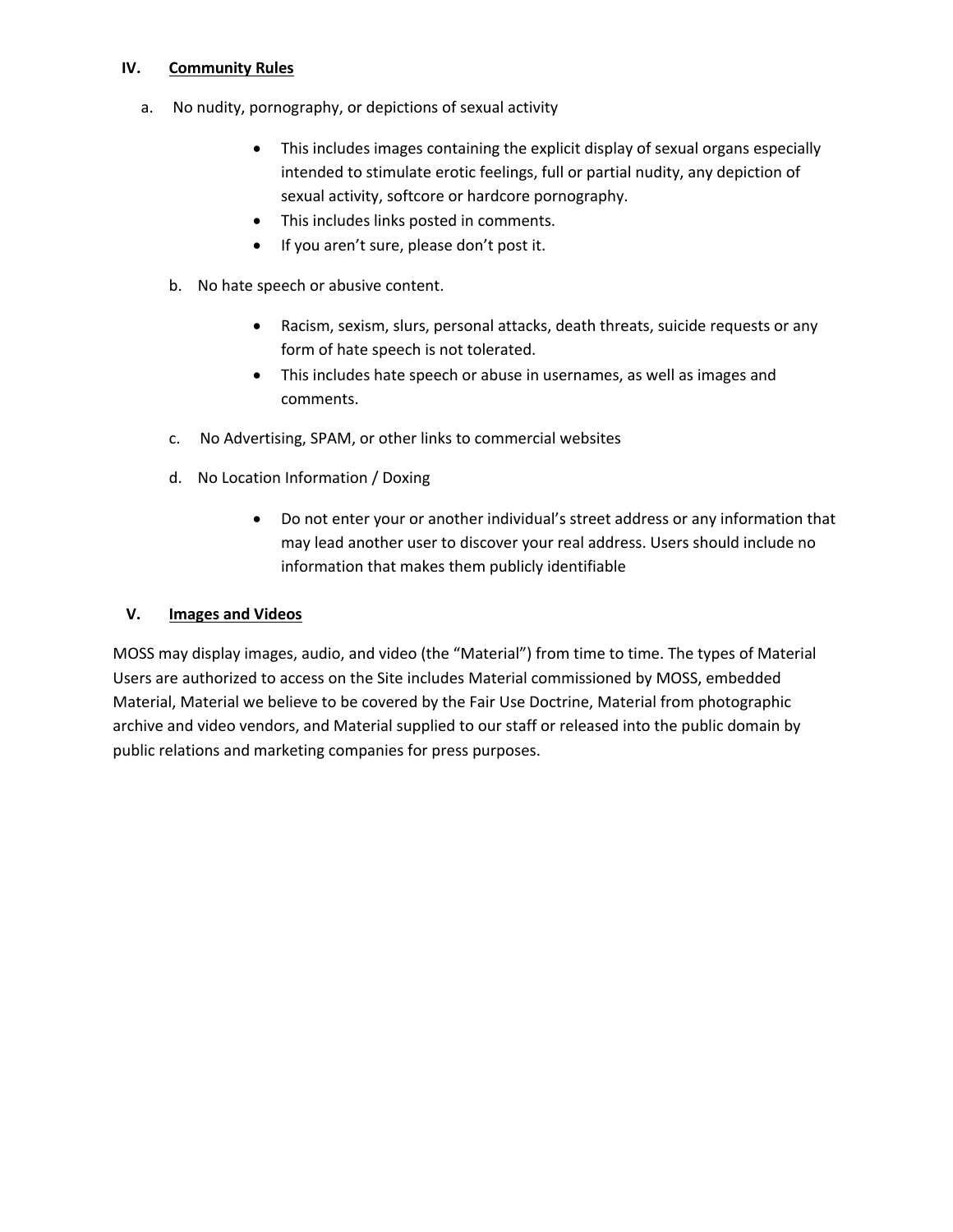# **VI. Copyright Notices**

In accordance with the Digital Millennium Copyright Act ("DMCA"), MOSS will remove any Content if properly notified that such Content infringes on another's intellectual property rights. We reserve the right, at our sole discretion, to remove any Content without prior notice.

If MOSS publishes Material you think infringes your copyright, please email us at info [at] mosslifestyle [dot] com and we will address your concerns.

If the Material falls into one of the categories listed above under Image and Video, we believe that our use is legitimate and we may not remove it from the site. If you have corresponded with MOSS directly, and thereafter choose to pursue a copyright notice, please note that we will respond only to notices of alleged infringement that comply with the DMCA. The text of the Act can be found at the U.S. Copyright Office Web Site.

To file a notice of infringement with us, you must provide a written communication (by email to info [at] mosslifestyle [dot] com) with an attached and signed PDF that sets forth the items specified below. If we do not respond in 10 business days, please write again – high email volume and spam means we sometimes miss emails.

To enable us to address your concerns quickly and efficiently, please provide the following information in your notice email:

- 1. For each alleged infringement that you wish to have removed, please provide the exact URL for the page containing the Material.
- 2. Provide information reasonably sufficient to permit us to contact you: an email address is preferred, as well as a telephone number.
- 3. For images, provide the following detailing your claim to ownership of the copyright in the allegedly infringing image:
- 4. Proof of copyright in the image concerned, namely proof of copyright registration of the Image, or, absent such registration, a detailed description of the image – where it was taken, by whom, who or what the subject of the image is, and evidence to support your claim that you own the copyright. We may not comply with requests to remove an image if you cannot prove that you own the copyright in the image in question.
- 5. Include the following statement: "I swear, under penalty of perjury, that the information in the notification is accurate and that I am the copyright owner or am authorized to act on behalf of the owner of an exclusive right that is allegedly infringed."
- 6. Sign the document and email it to info [at] mosslifestyle [dot] com).

You acknowledge that if you fail to comply with all of the requirements of this Section 7, your DMCA notice may not be valid and we will have no obligation to respond or acknowledge receipt of your notice. Please note that you will be liable for damages (including costs and attorneys' fees) if you materially misrepresent that any material on MOSS infringes your copyrights.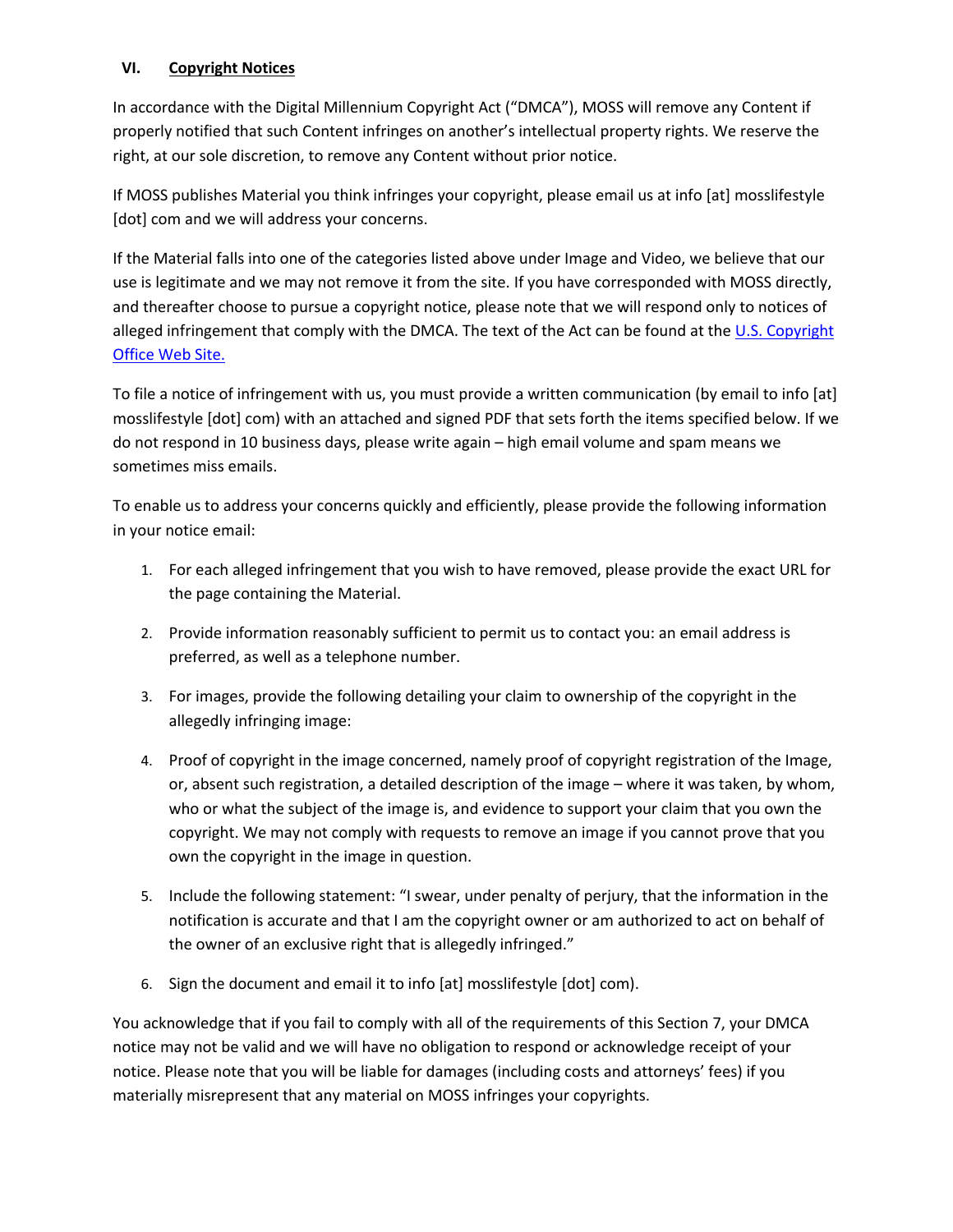### **VII. Accuracy of Information**

While we strive for accuracy, information on the site may sometimes contain errors or inaccuracies. MOSS does not make any warranty as to the correctness or reliability of the site's content.

# **VIII. Email Correspondence**

Emails sent to any mosslifestyle.com email address or info [at] mosslifestyle [dot] com is considered our property. You can read more about this in our Privacy Policy [**https://www.mosslifestyle.com/].** If you wish to remain anonymous, please specify this in the body of the email itself and we will do our best to respect your wishes.

### **IX. Links**

Our Site will occasionally contain links to, and quotation of, Material from other sites. MOSS is not responsible for the content or the privacy practices of other sites and expressly disclaims any liability arising out of such content or practices. We encourage our users to be aware when they leave MOSS's Site, and to read the privacy statements of any website that may collect personally identifiable information. Some of the links found on our Site may be links that have been paid for by the sponsor. Under no circumstances does MOSS accept responsibility for, nor shall MOSS be liable for any violation of personal or proprietary rights of you and/or any third party (including, but not limited to, copyright, trademark, patent, service mark, misappropriation, unfair competition, trade secret, privacy publicity rights, etc.), false advertising that is harmful, or violates any law or governmental regulation and/or any media that may constitute libel or slander of any person or entity or infringe upon or violate the right of privacy or any other right of any person or entity arising out of content, practices, or other media of any third party links.

Our Site will occasionally contain (paid) links to, and quotation of, material from other sites. MOSS is not responsible for the content or the privacy practices of other sites and expressly disclaims any liability arising out of such content or practices. Under no circumstances does MOSS accept responsibility for, nor shall MOSS be liable for any damages or detriment arising out of content, practices, or other media of third party links.

# **X. Information Security**

As stated in our Privacy Policy, no data transmission over the Internet can be guaranteed to be 100% safe. Thus, we cannot warrant that your information will be absolutely secure. MOSS has a variety of safeguards – technical, administrative, and physical – in place to help protect against unauthorized access to, use, or disclosure of user information.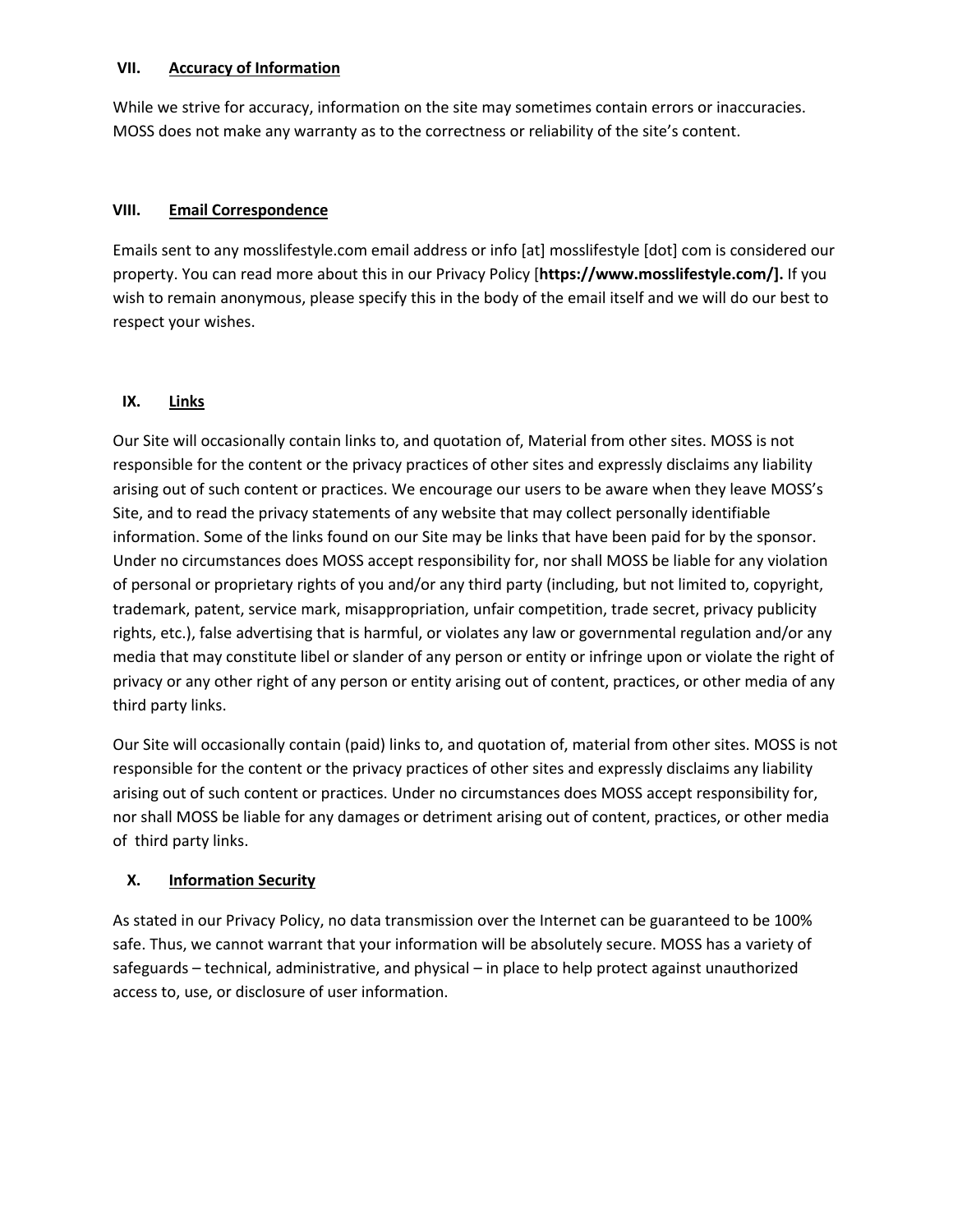## **XI. Disclaimer and Limitation of Liability**

EXCEPT AS EXPRESSLY SET FORTH IN THESE TERMS AND CONDITIONS, YOU EXPRESSLY UNDERSTAND AND AGREE THAT THE SITE, CONTENT, PRODUCTS AND/OR SERVICES ON THE SITE ARE PROVIDED "AS IS" AND ON AN "AS AVAILABLE" BASIS. TO THE FULLEST EXTENT PERMITTED BY LAW AND EXCEPT AS EXPRESSLY SET FORTH IN THESE TERMS AND CONDITIONS, TGT DISCLAIMS ALL WARRANTIES, EXPRESS OR IMPLIED, INCLUDING, BUT NOT LIMITED TO, IMPLIED WARRANTIES OF MERCHANTABILITY, FITNESS FOR A PARTICULAR PURPOSE AND NON-INFRINGEMENT. **MOSS** DOES NOT REPRESENT OR WARRANT THAT THE SITE WILL BE UNINTERRUPTED OR ERROR-FREE, THAT ANY DEFECTS WILL BE CORRECTED, OR THAT THE SITE OR THE SERVER THAT MAKES THE SITE AVAILABLE ARE FREE FROM VIRUSES OR ANYTHING ELSE HARMFUL. FURTHER, EXCEPT AS EXPRESSLY SET FORTH IN THESE TERMS AND CONDITIONS, **MOSS** MAKES NO WARRANTIES OR REPRESENTATIONS ABOUT THE ACCURACY, ADEQUACY, USEFULNESS, RELIABILITY, OR COMPLETENESS OF THE SITE, PRODUCTS, SERVICES, CONTENT, THE CONTENT OF ANY THIRD-PARTY SITE LINKED TO OR FROM THIS SITE, COMMENTS, INFORMATION, INFORMATION PROVIDED BY OUR VENDORS, OR ANY OTHER ITEMS OR MATERIALS ON THE SITE OR LINKED TO FROM THE SITE.

**MOSS** ASSUMES NO LIABILITY OR RESPONSIBILITY FOR (A) ANY, ERRORS, MISTAKES OR INACCURACIES OF THE CONTENT, PRODUCTS, SERVICES, INFORMATION, SITE AND MATERIALS SET FORTH ON OR MADE AVAILABLE THROUGH THE SITE, (B) PERSONAL INJURY OR PROPERTY DAMAGE, OF ANY NATURE WHATSOEVER, RESULTING FROM YOUR ACCESS TO OR USE OF THE SITE, PRODUCTS, SERVICES OR ANY THIRD PARTY SITE(S), PRODUCTS OR SERVICES, (C) ANY UNAUTHORIZED ACCESS TO OR USE OF THE SERVERS THAT HOST THE SITE OR ANY THIRD PARTY SITE(S) AND/OR ANY AND ALL PERSONAL INFORMATION STORED THEREIN, (D) ANY INTERRUPTION OR CESSATION OF TRANSMISSION TO OR FROM THE SITE OR THIRD PARTY SITE(S), (E) ANY BUGS, VIRUSES, TROJAN HORSES OR THE LIKE, WHICH MAY BE TRANSMITTED TO OR THROUGH THE SITE OR ANY THIRD PARTY SITE(S) BY **MOSS** OR ANY THIRD PARTY, AND/OR (F) ANY ERRORS OR OMISSIONS IN THE NETWORK OR ANY CONTENT, INFORMATION AND MATERIALS (INCLUDING BUT NOT LIMITED TO THIRD PARTY SITE(S)) OR FOR ANY LOSS OR DAMAGE OF ANY KIND INCURRED AS A RESULT OF THE USE OF ANY OF THE FOREGOING.

NO PERSON (INCLUDING ANY AGENT, DEALER OR REPRESENTATIVE OF **MOSS**) IS AUTHORIZED TO MAKE ANY REPRESENTATION OR WARRANTY CONCERNING PRODUCTS EXCEPT TO REFER YOU TO SECTION 6 OF THESE TERMS AND CONDITIONS, AND YOU ACKNOWLEDGE AND AGREE THAT YOU HAVE NOT RELIED ON ANY OTHER WARRANTIES OR REPRESENTATIONS.

IN NO EVENT SHALL **MOSS** OR ITS SUBSIDIARIES, AFFILIATES, AGENTS, SUPPLIERS, VENDORS, MANUFACTURERS OR DISTRIBUTORS BE LIABLE FOR ANY INDIRECT, SPECIAL, PUNITIVE, INCIDENTAL, EXEMPLARY OR CONSEQUENTIAL DAMAGES, INCLUDING, WITHOUT LIMITATION, DAMAGES FOR LOSS OF USE, DATA, REVENUE OR PROFITS, BUSINESS INTERRUPTION, OR LOSS OF BUSINESS OPPORTUNITY OR GOODWILL, ARISING FROM OR IN CONNECTION WITH (A) THE USE OF, OR INABILITY TO USE, THE SITE; (B) THE PROVISION OF OR FAILURE TO PROVIDE SERVICES, PRODUCTS, MATERIALS, CONTENT, OR SOFTWARE AVAILABLE FROM, ON OR THROUGH THE SITE OR ANY THIRD-PARTY WEBSITE(S); OR (C) THE CONDUCT OF OTHER USERS OF THE SITE, WHETHER BASED ON CONTRACT, TORT, NEGLIGENCE, STRICT LIABILITY OR OTHERWISE, EVEN IF TGT HAS BEEN ADVISED OF THE POSSIBILITY OF SUCH DAMAGES. YOU ASSUME COMPLETE RESPONSIBILITY FOR YOUR USE OF THE SITE. YOUR SOLE REMEDY AGAINST **MOSS** FOR DISSATISFACTION WITH THE SITE OR ANY CONTENT IS TO STOP USING THE WEBSITE. THAT SAID, IF **MOSS** IS FOUND TO BE LIABLE TO YOU FOR ANY DAMAGE OR LOSS ARISING OUT OF OR WHICH IS IN ANY WAY CONNECTED WITH YOUR USE OF THE SITE, ANY CONTENT, OR PURCHASE OF ANY PRODUCTS OR SERVICES ON OR THROUGH THE SITE, **MOSS**'s LIABILITY SHALL NOT EXCEED \$100.00 IN THE AGGREGATE.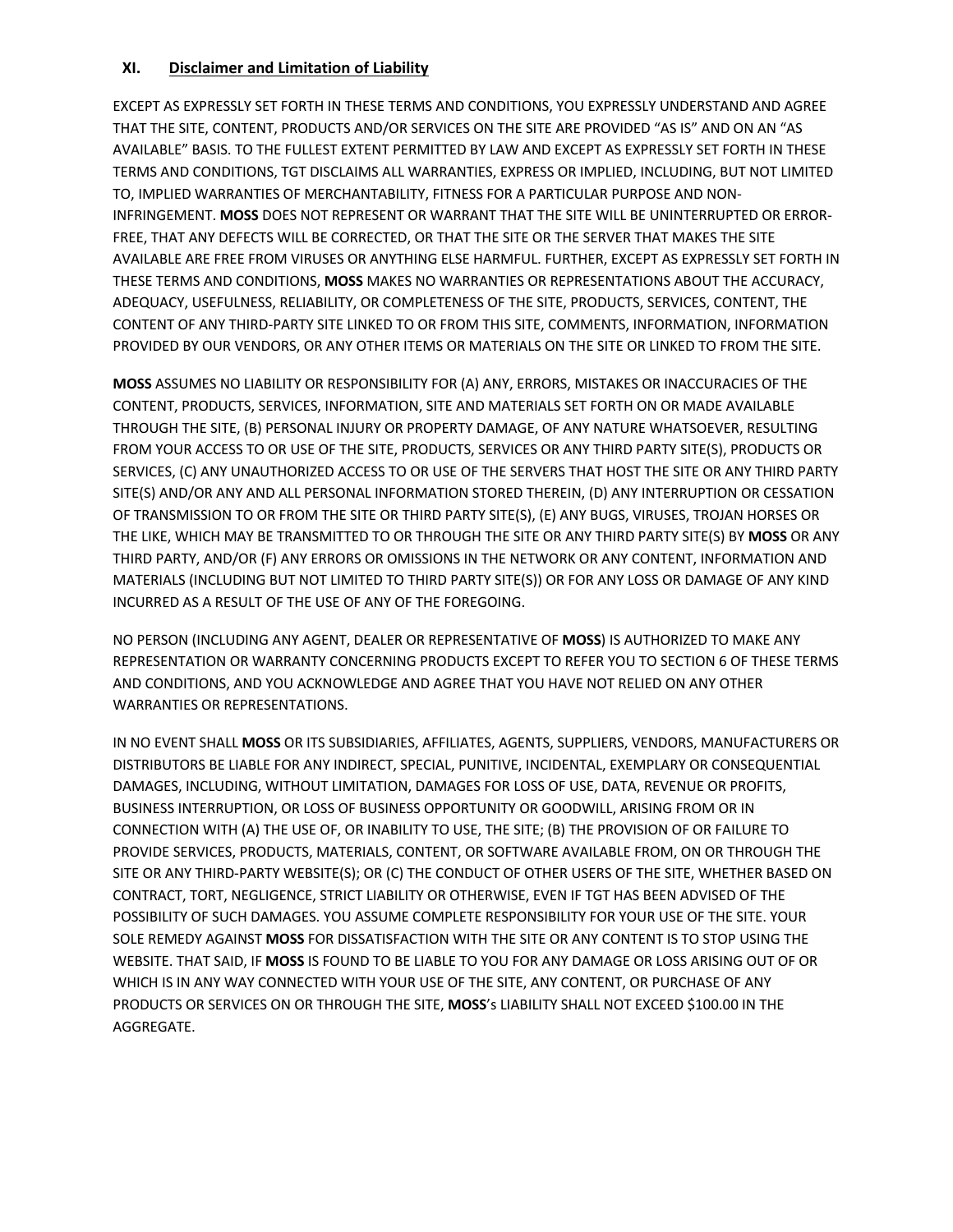## **XII. General Legal Provisions**

These Terms of Service are effective unless and until terminated by either you or MOSS. You may terminate these Terms of Service as they apply to you at any time by ceasing to use the Site. MOSS may terminate these Terms of Service at any time immediately and without notice, and accordingly deny you access to the Site, for any reason in its sole discretion; however, the provisions in these Terms of Service that relate to intellectual property, indemnification, disclaimer, limitation of liability, and choice of law shall survive any termination of these Terms of Service.

These Terms of Service shall be construed in accordance with the laws of the Georgia, without regard to any conflict of law provisions. Any dispute arising under these Conditions shall be resolved exclusively by the state and/or federal courts of the State of Georgia.

If any portion of these Terms of Service is held to be invalid or unenforceable, the invalid or unenforceable portion shall be modified in accordance with the applicable law with a provision that most closely reflects the intention of the original provision, and the remainder of these Terms of Service shall remain in full force and effect. The failure of MOSS to insist upon or enforce strict performance by you of any provision of these Terms of Service shall not be construed as a waiver of any provision or right.

We may provide notice to you relating to the Site and/or these Terms of Service by sending an e-mail to your last known e-mail address, and any such notice shall be deemed given and received on the day it is sent. A printed version of these Terms of Service and of any notices given to you in electronic form or otherwise shall be admissible in judicial or administrative proceedings based upon or relating to these Terms of Service to the same extent and subject to the same conditions as other business documents and records originally generated and maintained in printed form. You agree that any cause of action that you may desire to bring arising out of or related to these Terms of Service and/or the Site must commence within one (1) year after the cause of action arises. You may not use the Site or export the Content in violation of U.S. export laws and regulations. If you access the Site from a location outside the United States, you are responsible for compliance with all local laws.

MOSS's performance of these Terms of Service is subject to existing laws and legal process, and nothing contained in this these Terms of Service is in derogation of MOSS's right to comply with law enforcement requests or requirements.

These Terms of Service (together with our Privacy Policy, which is expressly incorporated herein by reference and which can be accessed on this Site, and any other terms that may appear on the Site from time-to-time) contain the entire understanding between you and us with respect to your use and access of this Site, and supersede all prior agreements, terms, conditions and understandings, both written and oral, with respect to such use and access of the Site. No representation, statement or inducement, whether oral or written, not contained in these Terms of Service (and any other terms that may appear on the Site from time-to-time) or the Privacy Policy shall bind any party to this agreement. No additional or different terms or conditions will be binding upon us unless expressly agreed to in writing by an officer of MOSS. No other representative has any authority to waive, alter, vary or add to these Terms of Service. Before using this Site please read through all referenced documents carefully.